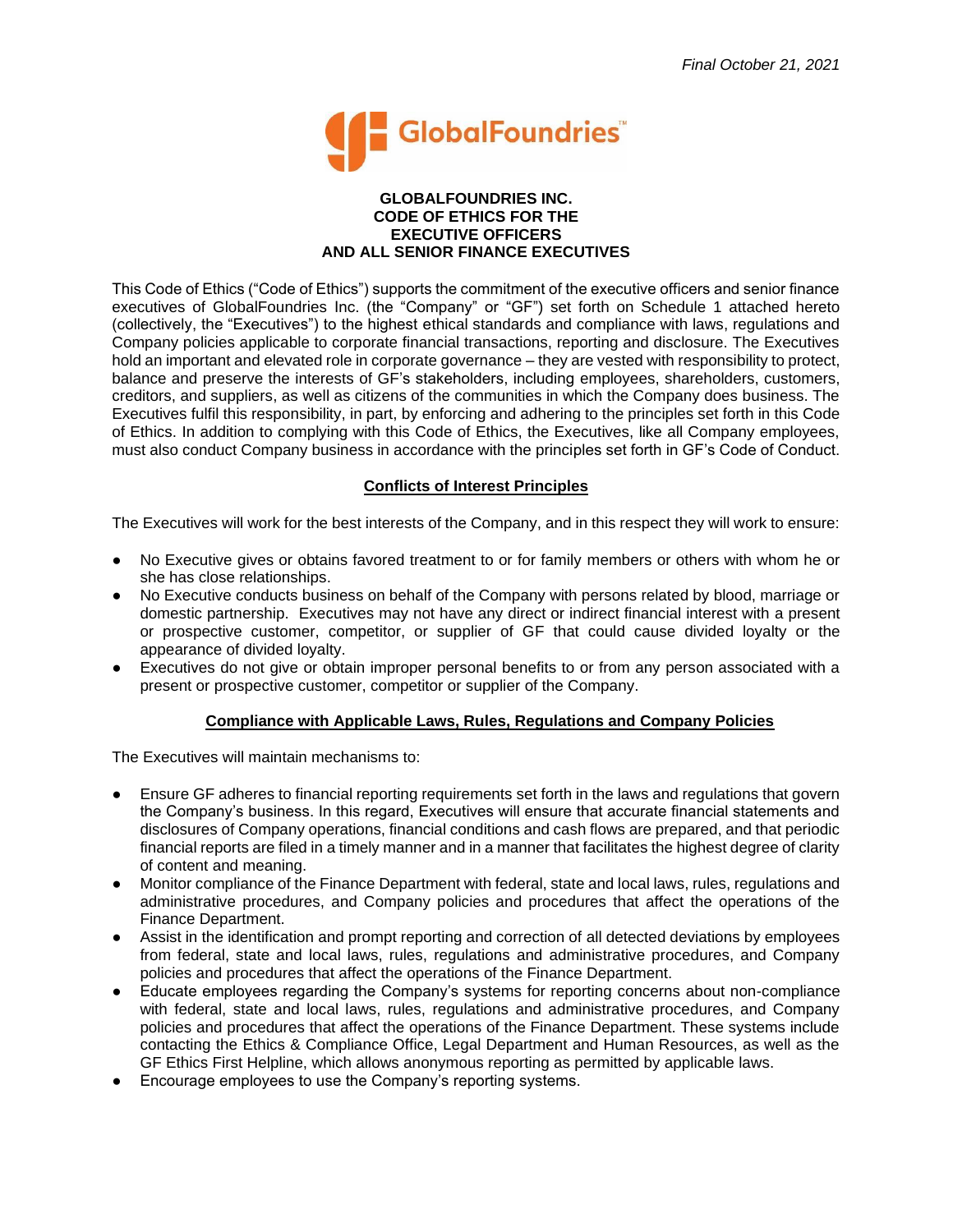Each Executive will promptly report to the Head of the Ethics & Compliance Office any non-compliance he or she detects with federal, state and local laws, rules, regulations or administrative procedures, or Company policies and procedures that affect the operations of the Finance Department (provided, however, that nothing in this Code of Ethics shall be construed to prevent any Executive from communicating with, or participating in an investigation by, any government or law enforcement agency).

### **Adherence to this Code of Ethics**

The Executives agree that their personal support of the principles described in this Code of Ethics is critical to general compliance by the Finance Department with laws, regulations and Company policies regarding corporate financial transactions and reporting and disclosure requirements. Therefore, each of them:

- Agrees to personally exhibit and promote the highest standards of honest and ethical conduct, including personal compliance with the principles in this Code of Ethics.
- Understands that any waiver granted him or her of any provision of this Code of Ethics must be granted by the Audit Risk and Compliance Committee and be in writing.
- Understands that his or her non-compliance with the principles of this Code of Ethics shall result in corrective action depending on the nature and severity of the conduct, up to and including termination of employment.

I acknowledge that I have received a copy of and understand and will comply with the Company's Code of Ethics for the Executive Officers and All Senior Finance Executives.

Print Name

Signature **Date**